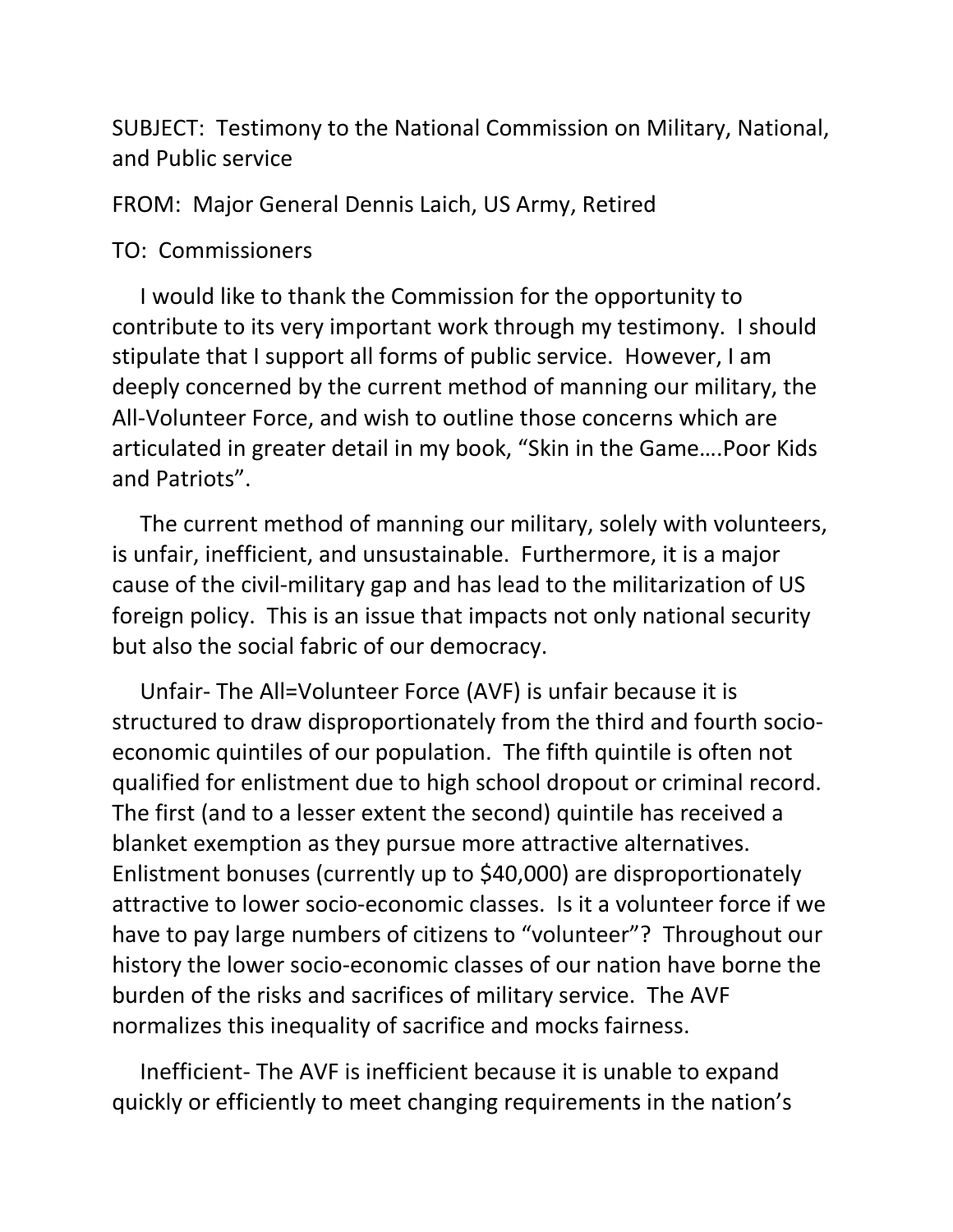defense. As a result, at the height of the wars in Iraq and Afghanistan (2005-2008) the Pentagon had to change deployment policies from two years recovery for each year in combat to a one-to –one ratio, overextend the reserve components, and pay unprecedented enlistment and reenlistment bonuses to man the force. These measures, among others, had devastating consequences for thousands of military families, created huge financial obligations for the VA, and adversely impacted the trust in and credibility of decision makers. Yet no policy maker and few elected officials had the courage to recommend conscription.

 The AVF's inefficiency is also apparent in the military's competition with civilian employers and higher education for high quality talent. Approximately four million Americans turn eighteen each year and only 3 of 10 are ABLE to meet the minimum qualifications for enlistment: so approximately 1.2 million are ABLE to serve. However, only 15% of this group have a propensity or are WILLING to serve. This yields a pool of 180,000 who are ABLE and WILLING to serve. This leaves 1,020,000 who are ABLE but UNWILLING to serve. If we chose as a nation to expand the pool of recruits to the full 1.2 million rather than 180,000, we could raise the enlistment standards and dramatically increase the number of high quality recruits serving in our military. We could also reduce the expense and moral hazard of enlistment bonuses. The Pentagon has surrendered its most effective source of competitive advantage in enlisting high quality talent to our nation's defense…..conscription.

 Unsustainable- In 1969 the Gates Commission, charged by President Nixon to "develop a comprehensive plan for eliminating conscription and moving toward an all-volunteer force" reached a unanimous agreement that the nation should move to an all-volunteer force. The commission's final report noted a number of "objections" to its recommendation. One of the principal "objections" was that the AVF would be very expensive-----so expensive that the nation could not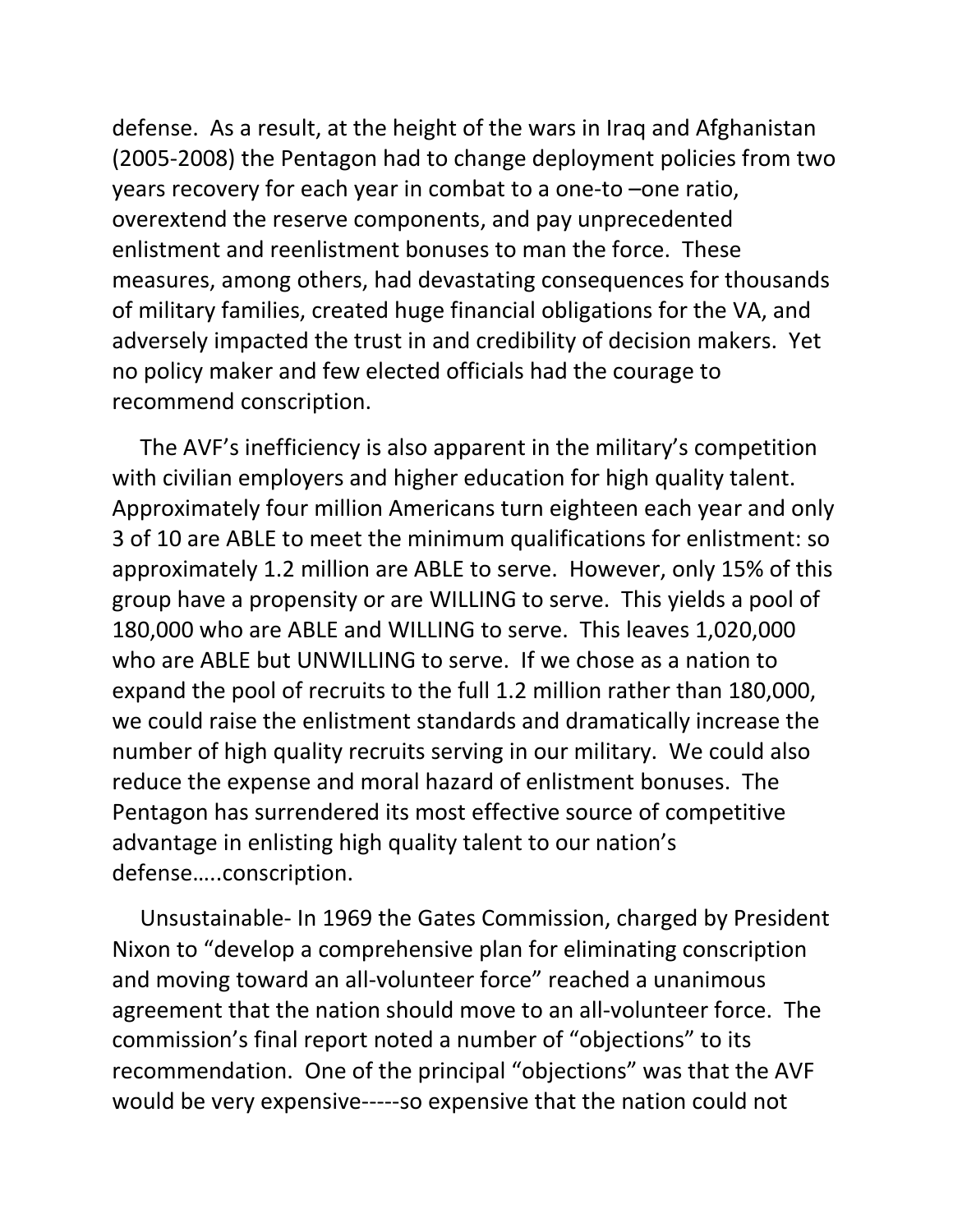afford it. The commission discounted this "objection" by emphasizing economic costs of manning the force rather than budget costs. Fast forward four decades: Secretary of Defense Leon Panetta stated in 2012 that "the escalating growth in personnel costs must be confronted. This is an area of the budget that has grown by nearly 90 percent since 2001." In a July 2012 report, the Center for Strategic and Budgetary Assessment stated that "Over the past decade the cost per person in the active duty force increased by forty six percent. If personnel costs continue to grow at that rate and the overall defense budget remains flat with inflation, military personnel costs will consume the entire defense budget by 2039." Personnel costs compete for scarce resources with readiness, procurement, R&D, and modernization within the defense budget. And the defense budget competes with domestic programs and rising interest costs for a nation that is already \$20 trillion in debt. To sustain the AVF the US will likely have to choose among raising taxes, borrowing more, reducing the size of the military force, or significantly reducing pay and benefits and risk reducing enlistments and reenlistments.

 Civil-Military Gap- Three hundred and thirty million Americans lay claim to rights, liberties, and security that the AVF has exempted every one of them from any obligation to protect and defend. The task is left primarily to a small minority of poor kids and patriots to accomplish while those who have other priorities and a richer set of options exhibit their limited liability patriotism with "Support the Troops" bumper stickers and attendance at Veterans Day parades. The AVF makes national defense a spectator sport for the majority of Americans. The possibility of conscription into military service draws the attention of all socio-economic classes of young citizens and their parents to the military and national security policies that most now view through a lens of fear, apathy, ignorance, and guilt.

 Militarization- The subjective argument that the AVF leads to the militarization of US foreign policy is that there is less social and political